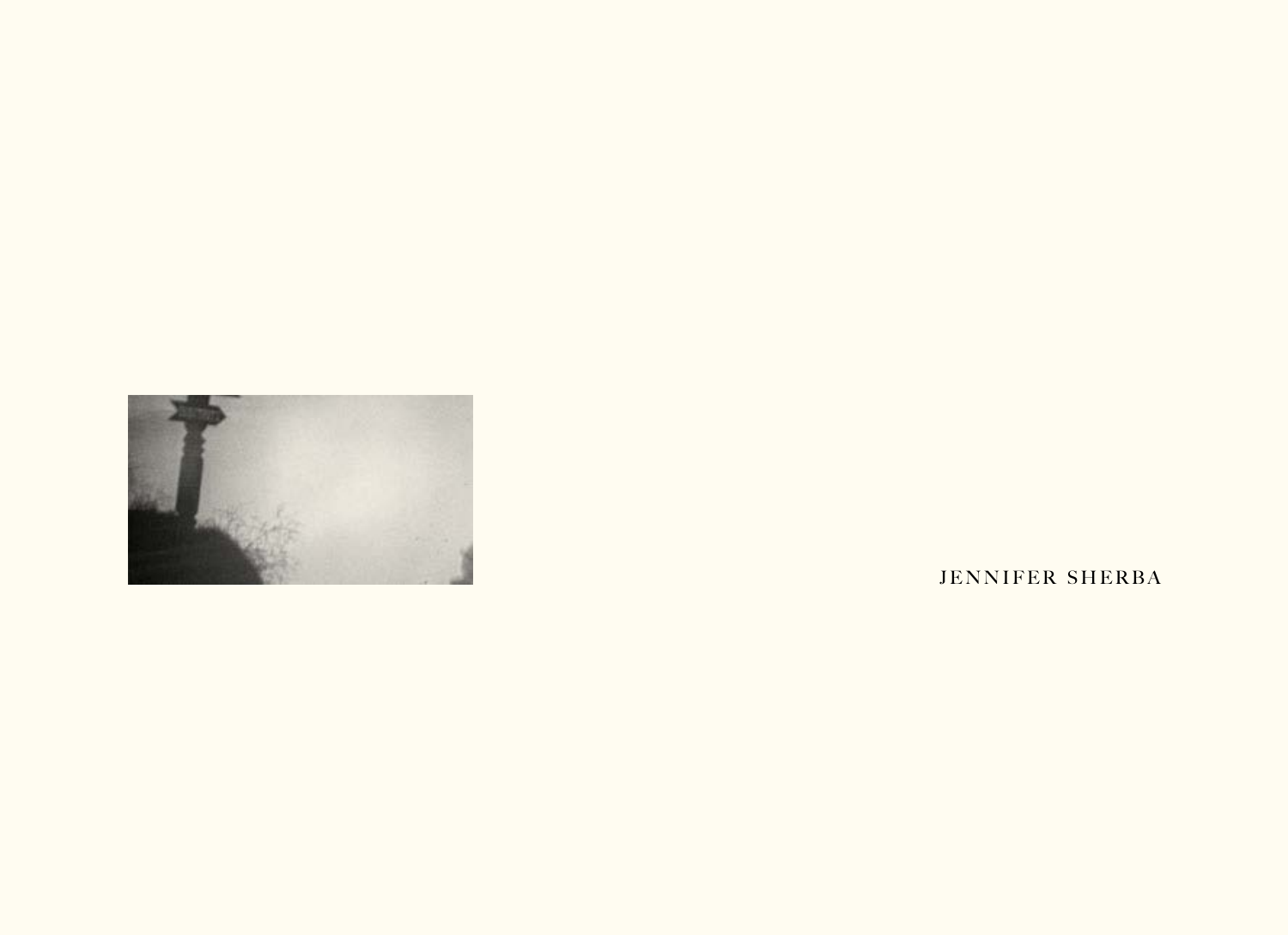## $\text{Catfish}$  sherba

Sitting on the edge of the dock, she used the blade of the slip joint, now jiggling precariously in its handle, to dig the splinters from her fingers. The tip of the knife barely sunk beneath the surface, leaving vertical tracks of split translucent skin down her hand like gills on a fish. She was more careful with the knife now, grabbing the worn, rounded heel instead of the hilt, where the wood was cracked and splitting. Finished, she flipped the blade back in its sheath before snapping it out again, a nervous habit she had seen her father repeat. *Snap, retract. Snap, retract.*

The lick of lake water against her bare toes startled her. It must have rained last night, she mused, for the water to rise to this level. A torrential downpour, surely. She vaguely remembered flashing lightening and claps of thunder, or perhaps just the spark of exposed wiring from a cracked light bulb, hot to the touch, and heavy boots down creaking stairs. Snap, retract. She peers down

over the edge of the dock. Definitely a thunderstorm. The deep blue was a stark contrast to the stagnant brown from weeks of uninterrupted drought.

The lake was quiet, as it was yesterday, and the day before that. Most of the houses dotting the waterfront were empty now, their fair-weather inhabitants finding refuge where the bitter stench of rotting algae and vulture carcasses couldn't reach them. They didn't know what they were missing, those flighty tourists. The way the lake seemed to take a shuddering, gulping breath before a storm, how its entrails spilled over the banks during a flood, tendrils of algae and fish skeletons littering the pebbled shore. It was life and death and the intermingling of each. It was magic. She breathed it in. The cold morning air stung her chapped face, and she smiled at the memory of a similar quiet morning.

She was so small; her arms had trembled from the weight of the pole and the fish at the other end. Her father steadied her with his hands on her waist as she hoisted the catfish from the surface, disfigured and bulging from a recent meal. It seemed to seize in midair, its body whipping in a fitful frenzy. The hook, dug deep in the creature's jaw, was caught at a peculiar angle, forcing the mouth open in a silent scream. *Grab it tight,* he told her, but avoid the spines. They'll slice you right through. Her